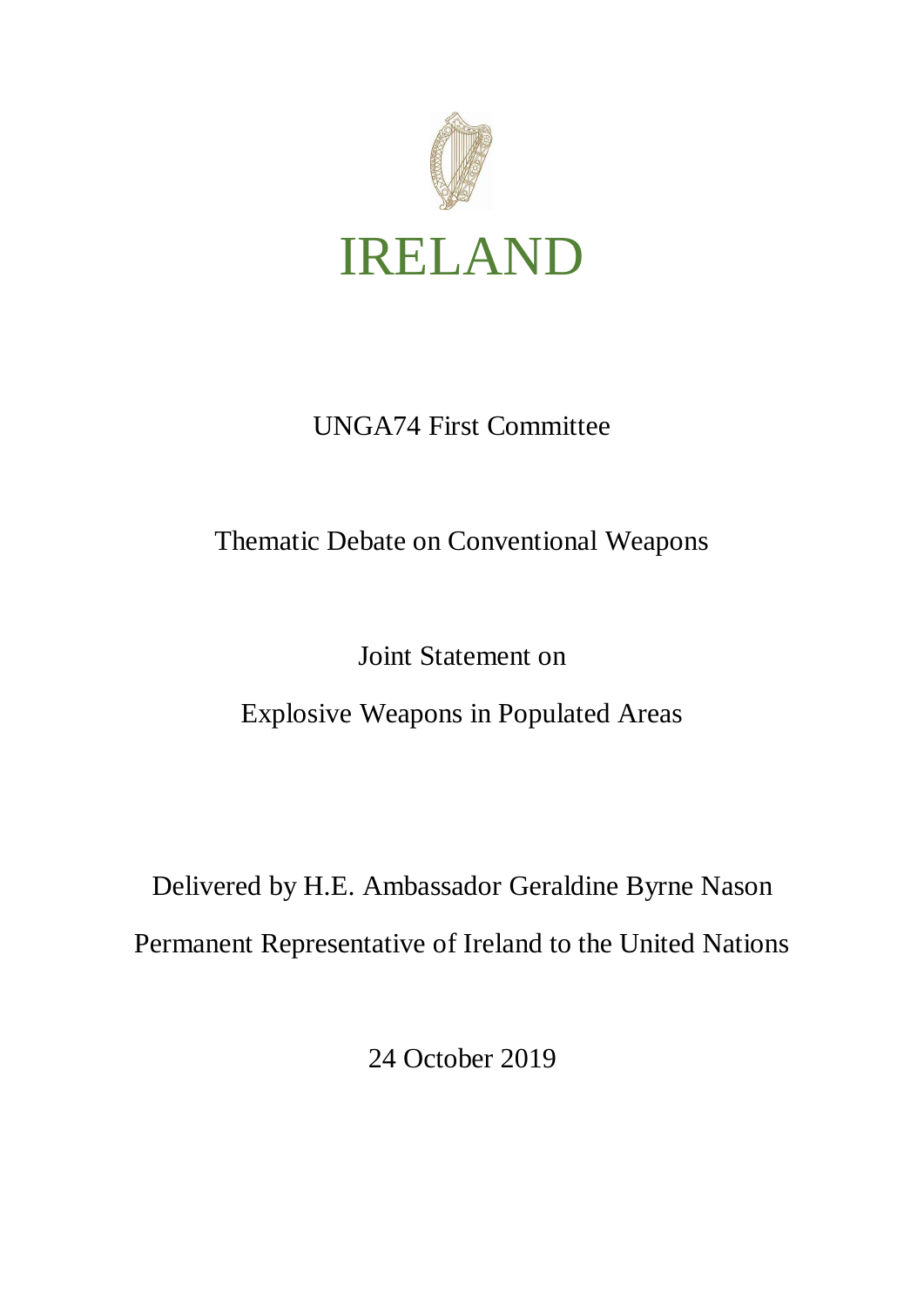#### Chair,

I have the honour to speak on behalf of Andorra, Antigua and Barbuda, Argentina, Austria, Bahamas, Bangladesh, Belgium, Bosnia & Herzegovina, Brazil, Bulgaria, Burkina Faso, Central African Republic, Chile, Colombia, Comoros, Costa Rica, Côte D'Ivoire, Croatia, Cyprus, Czech Republic, Ecuador, El Salvador, Fiji, Finland, Georgia, Germany, Ghana, Guatemala, Guinea-Bissau, Guyana, Honduras, Iceland, Indonesia, Italy, Lebanon, Lesotho, Liechtenstein, Luxembourg, Madagascar, Malaysia; Malta; Mauritius; Mexico; Monaco; Montenegro; Mozambique; Namibia; Netherlands; New Zealand, Nigeria, North Macedonia, Norway, Palau, Panama, Papua New Guinea, Peru, Philippines, Portugal, Republic of Moldova, Samoa, San Marino, Serbia, Slovenia, Spain, Sri Lanka, Sweden, Switzerland, Uganda, Ukraine, Uruguay, and my own country, Ireland.

#### Chair,

This year marks the twentieth anniversary of the adoption of United Nations Security Council Resolution 1265 on the Protection of Civilians.

While we welcome international actions over the past twenty years designed to strengthen the framework for the protection of civilians in armed conflict, civilians continue to bear the brunt of armed conflicts around the world.

As we mark the 70th anniversary of the adoption of the 1949 Geneva Conventions this year, we must continue to strengthen and enhance the protection of civilians and ensure universal compliance with International Humanitarian Law (IHL) by all parties during armed conflict. While acknowledging the many cases in which IHL is respected, thereby protecting the civilian population, we express serious concern regarding the many violations in today's conflicts. We remain gravely concerned at the humanitarian impact resulting from the way active hostilities are conducted in populated areas and in particular by the use of explosive weapons with wide area effects. We acknowledge that there are difficulties inherent to the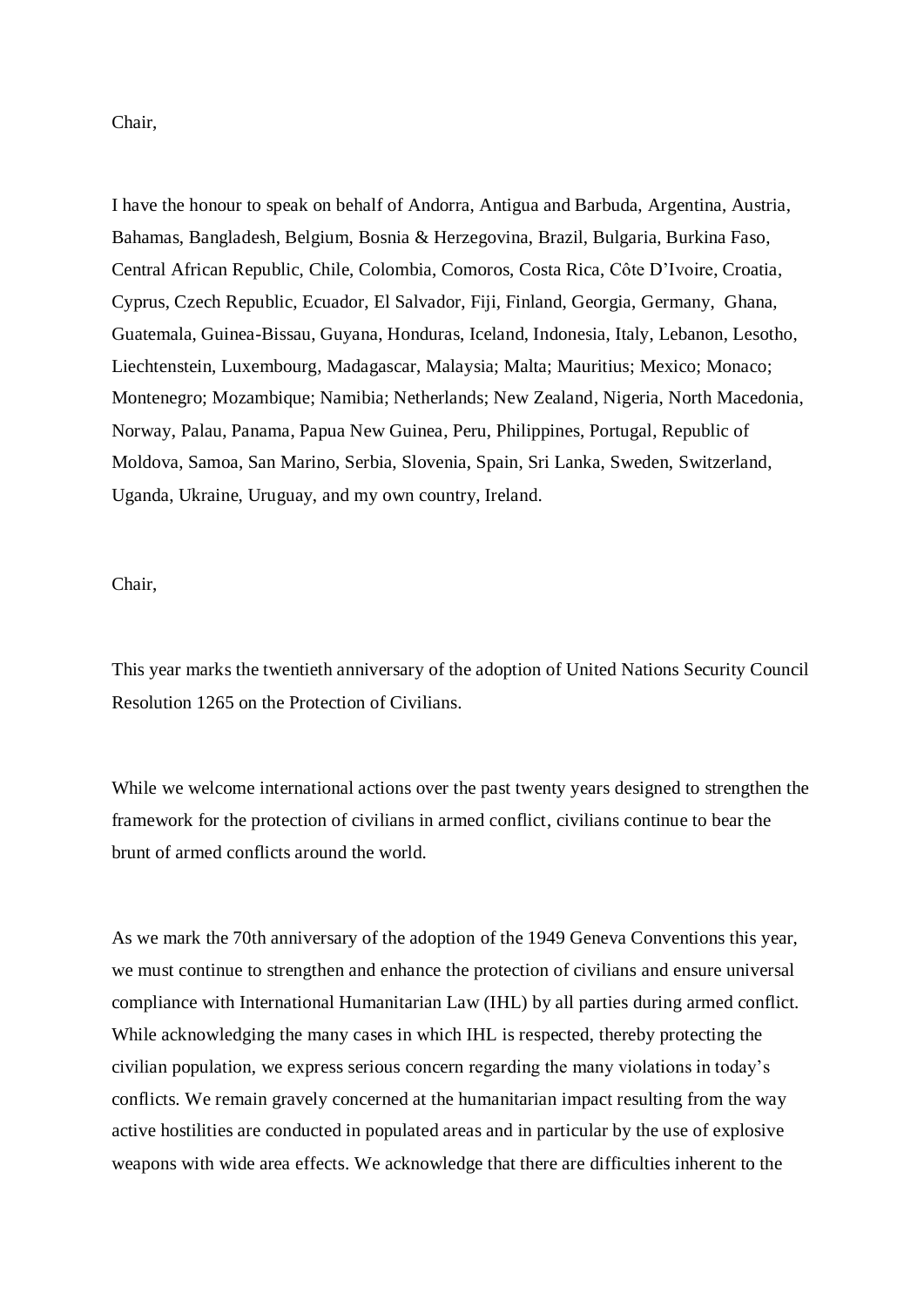increasing urbanisation of conflict, including the challenges posed by the indiscriminate use of improvised explosive devices by non-state actors.

#### Chair,

The use of explosive weapons with wide area effects in populated areas has been shown to cause long-term humanitarian impacts, which far outlast the conflicts in which they are used. Beyond the immediate injuries, psychological trauma and deaths caused, the destruction of housing, schools, hospitals, cultural heritage sites, water and sanitation systems and other critical infrastructure means that the civilian population is severely affected over the longer term. This devastation, in turn, can act as a catalyst for the displacement of people within and across borders, rendering displaced persons and refugees further vulnerable to exploitation and abuse. There is also a significant body of evidence on the long-term impacts on the recovery, development and cultural life of affected communities.

We welcome the on-going work of the United Nations (UN), the International Committee of the Red Cross (ICRC) and civil society to empower and amplify the voice of those affected by armed violence, and encourage further research into the potential gendered impacts of the issue.

#### Chair,

The 2019 Report of the UN Secretary-General on Protection of Civilians in armed conflict highlights the extent of the impact on civilians and civilian objects from the use of explosive weapons. According to the report, in 2018, an estimated 20,381 civilians were killed or injured by explosive weapons. Moreover, when explosive weapons, including improvised explosive devices, were used in populated areas, the overwhelming majority of those killed or injured were civilians. These statistics are alarming and reinforce the need for States and all parties to a conflict to act now. We must undertake efforts to reverse this trend and to enhance respect for and compliance with IHL.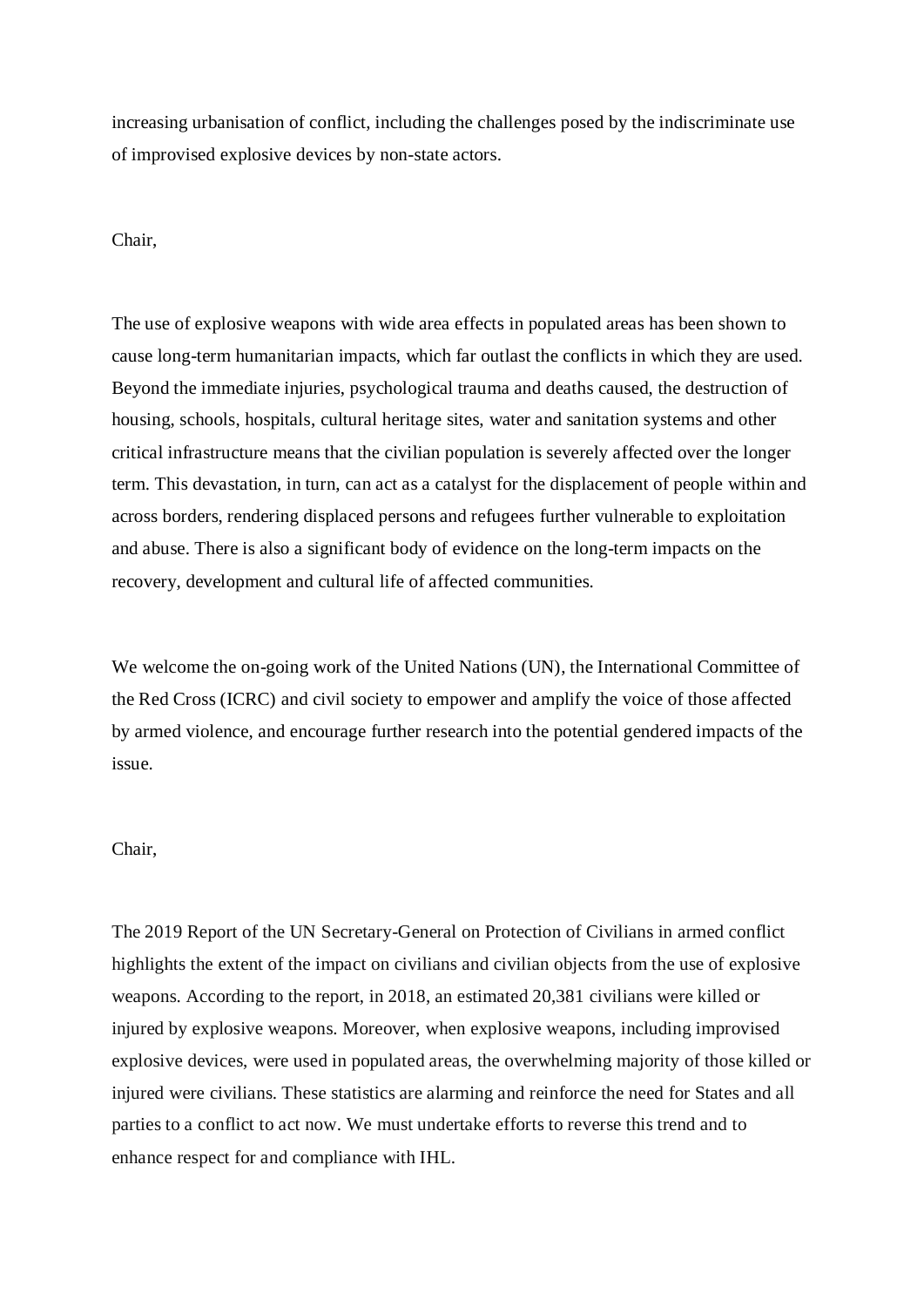The UN Secretary-General's latest report notes that while the "current state of the protection of civilians remains bleak, there is considerable scope for concrete improvements in the promotion and implementation of the law." The Secretary-General's report calls for efforts to enhance respect for IHL and the protection of civilians and civilian objects. We support efforts designed to achieve this goal.

It is clear that where we cannot prevent or resolve conflict, we must work to strengthen the protection of civilians during the conduct of active hostilities. In many conflict situations, there are serious concerns regarding how the rules of IHL are being translated into policies and practice. Much more must and can be done to reaffirm the importance of compliance with IHL by all parties in situations of armed conflict.

#### Chair,

We welcome the priority that the UN Secretary-General and President of the ICRC have attached to the humanitarian impact of explosive weapons in populated areas, as demonstrated in their Joint Appeal issued in September 2019. Such direct, high-level engagement gives an important prominence and profile to this issue*.* 

We recognise the call by the UN Secretary-General in the Agenda for Disarmament that States should support the development of measures designed to address the humanitarian impact of explosive weapons in populated areas. This requires first and foremost, full compliance with international law, especially IHL in the conduct of hostilities. We believe that there are a number of complementary ways through which compliance may be strengthened, notably through the elaboration of a political declaration, the application and where necessary, the development of operational policies more responsive to the challenges of protecting civilians and civilian objects during urban conflict and through the sharing of good policies and practice.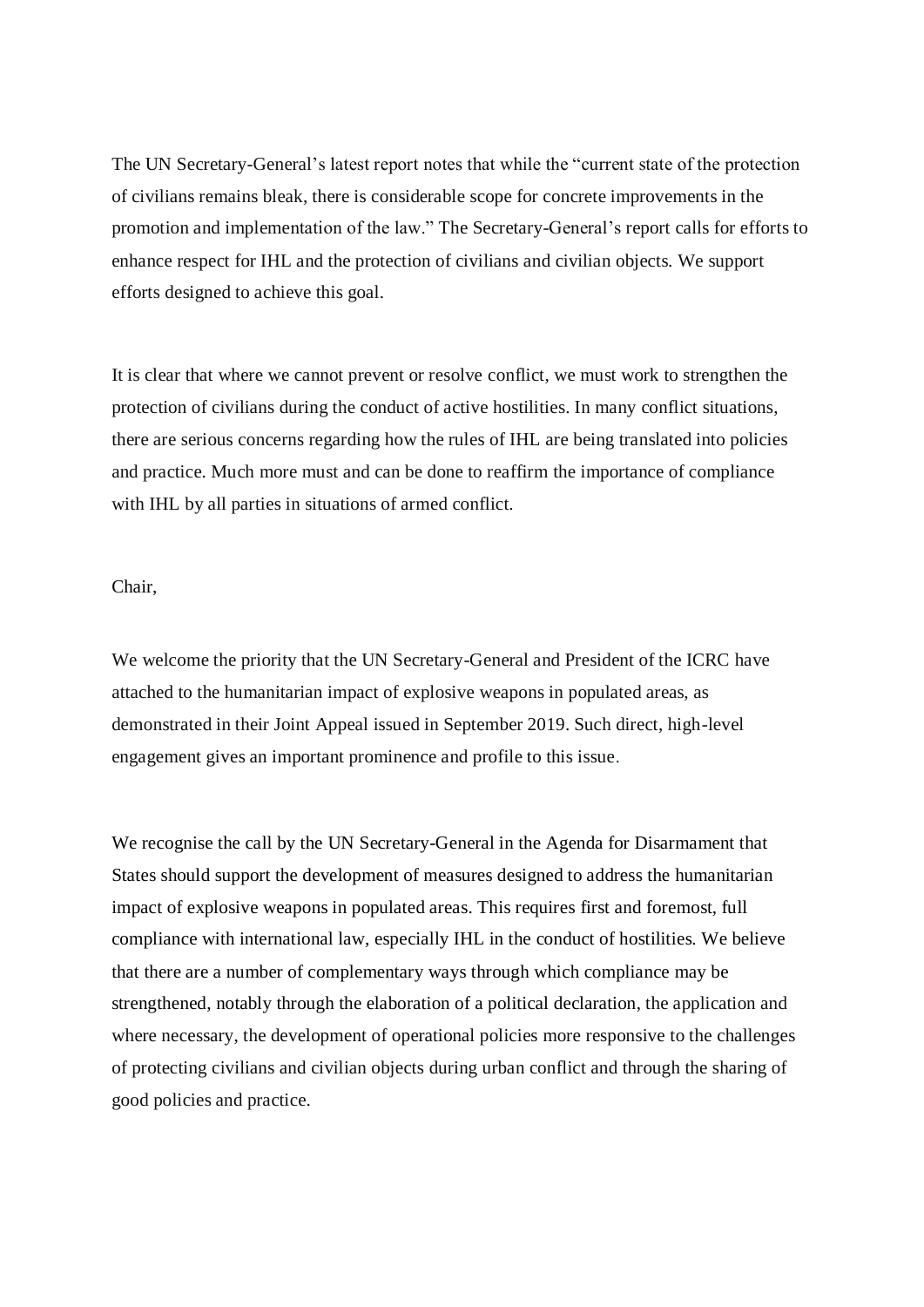We are encouraged by the level of cross-regional participation in the conference on the Protection of Civilians in Urban Warfare that took place in Vienna on 1-2 October, 2019. This conference was a valuable initiative. We now encourage all States to engage in efforts to address the impacts on civilians caused by the use of explosive weapons in populated areas, including by working towards a political declaration in 2020.

The increasing urbanisation of armed conflict raises important questions about how military and civil defence policies and practices address risks to civilians, understand impacts, and mitigate civilian harm, including from explosive weapons used in populated areas. We must pursue our efforts, building in particular on lessons learned, to adapt our practices, doctrines, procedures, operational preparation and equipment in order to minimise the loss of human lives in the civilian population, injuries to civilians, and damage to civilian property that could be caused collaterally during an armed urban conflict.

We acknowledge international and regional efforts designed to share operational practice through structured dialogue among States with the aim of enhancing the protection of civilians and addressing the humanitarian impact of the use of explosive weapons in populated areas. We must continue to encourage tangible measures to foster cooperation, training and exchange of technical and tactical expertise between armed forces in order to ensure better protection of civilian populations and their environment during urban warfare.

#### Chair,

We reiterate support for all relevant initiatives designed to address the humanitarian impact of the use of explosive weapons in populated areas, including regional conferences. We also maintain our support for engagement on this issue in international fora such as the CCW.

Any initiatives undertaken should enhance the protection of civilians and civilian objects in armed conflict, promote and strengthen compliance with IHL and contribute to alleviating humanitarian harm. As part of our broader engagement, we will continue to support the